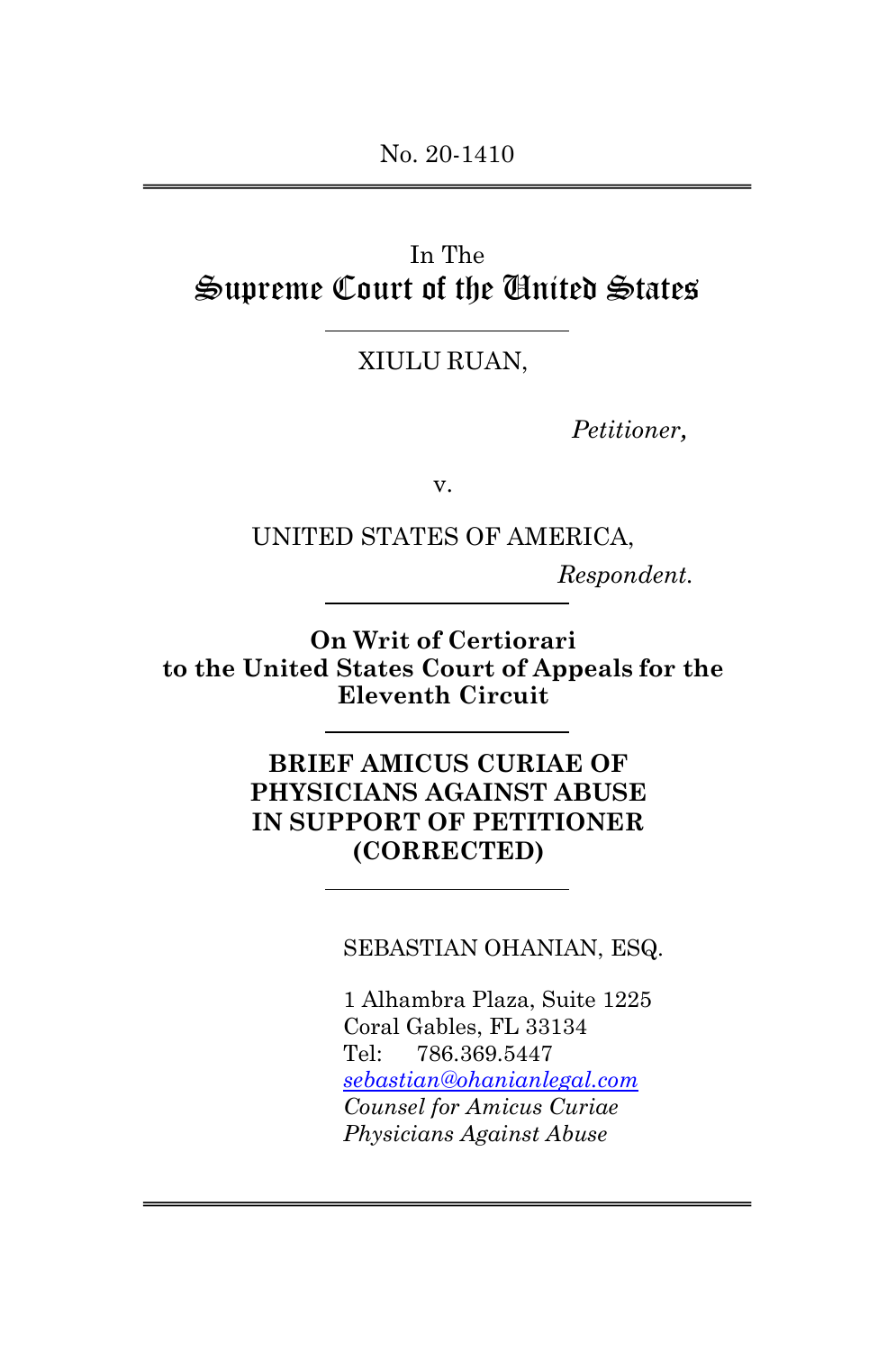# **Table of Contents**

|              | <b>TABLE OF AUTHORITIES</b>                                                               |                                                                        |
|--------------|-------------------------------------------------------------------------------------------|------------------------------------------------------------------------|
|              | <b>IDENTITY AND INTEREST OF AMICUS</b>                                                    |                                                                        |
|              |                                                                                           |                                                                        |
|              |                                                                                           |                                                                        |
| $\mathbf{I}$ | OF CRIMINAL LIABILITY IN "SCOPE OF                                                        | "WAR OF EXPERTS" CANNOT BE THE BASIS                                   |
|              | II. FEDERAL PROSECUTORS NEED A<br>CRIMINAL REFERRAL FROM STATE<br>PROSECUTION FOR CHARGES | MEDICAL BOARDS PRIOR TO INITIATING<br>RELATING TO "SCOPE OF PRACTICE"7 |
|              | <b>III. DECISION IN RUAN SHOULD HAVE FULL</b>                                             |                                                                        |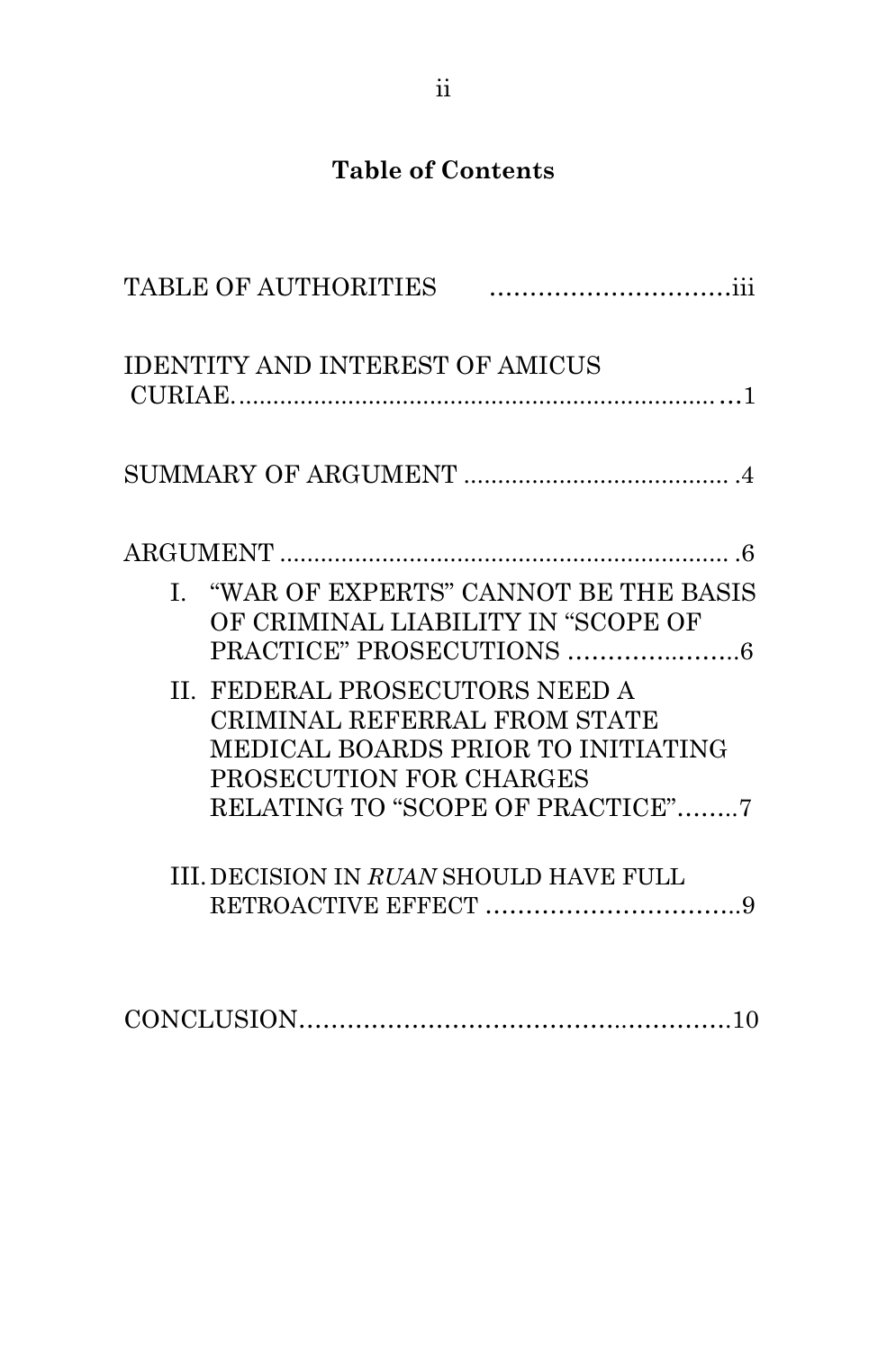# **Table of Authorities**

| $\frac{\text{Case}}{\text{Case}}$     |
|---------------------------------------|
| Griffith v. Kentucky,                 |
| Powell v. Pennsylvania,               |
| Rathle v. Grote,                      |
| Reetz v. People of State of Michigan, |
| Steinbach v. Metzger,                 |
| United States v. Am. Med. Ass'n,      |
| <u>Statutes</u>                       |

# 21 U.S.C. § 841(a)(1)………………………………………..7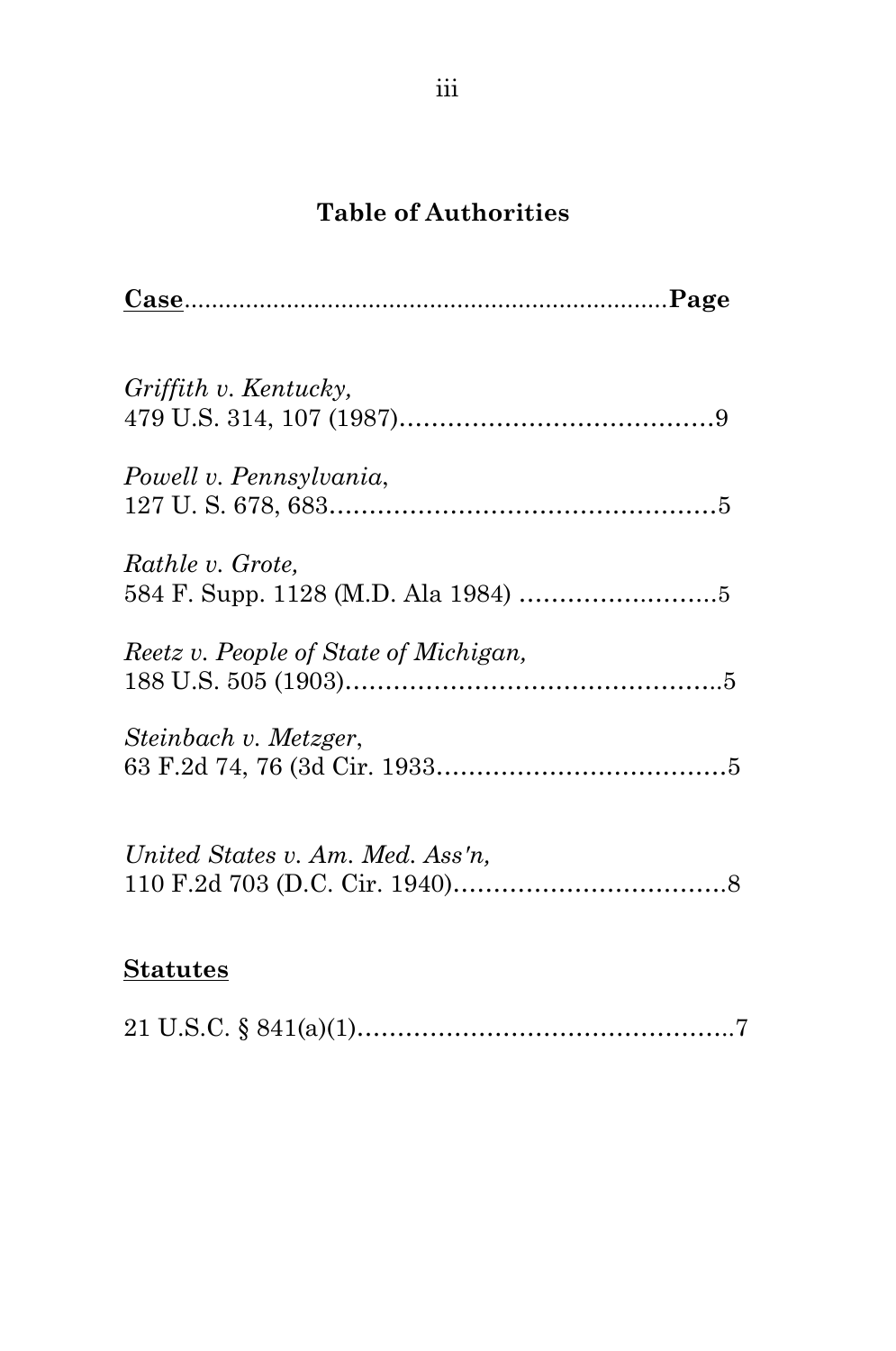### **IDENTITY AND INTEREST OF AMICUS CURIAE[1](#page-3-0)**

Physicians Against Abuse, ("PAA") was founded in 2019 in response to the astronomical number of convictions against physicians involving "scope of practice" charges that have sprung up in the past two decades. PAA is made up five Board Members and is a Florida Corporation in the process of gaining nonprofit status.

Physician Board Members of PAA are uniquely situated in identifying the root cause of criminal prosecutions against physicians because either they been themselves previously subjected to criminal prosecution and/or have had exposure to the criminal court system. Prior to founding the organization, the Board members conducted a review of 211 convictions against physicians over a ten-year span involving prescription and/or health care fraud. The inescapable conclusion from review of trial transcripts, including but not limited to opening and closing statements and testimony of expert witnesses, was that the prosecutions against physicians amounted to nothing short of 'blind leading the blind'- where one blind is the prosecutor and the other blind is the physician's own

<span id="page-3-0"></span><sup>&</sup>lt;sup>1</sup> Blanket consent was provided by counsel for Petitioner. In addition, PAA sought and received consent from counsel for Respondent, and counsel for Petitioner not responding but having submitted a blanket consent on file. Pursuant to Rule 37.6, Amicus Curiae affirms that no counsel for any party authored this brief in whole or in part, and no counsel or party made a monetary contribution intended to fund the preparation or submission of this brief. No person other than Amicus Curiae, or its members made a monetary contribution to its preparation or submission.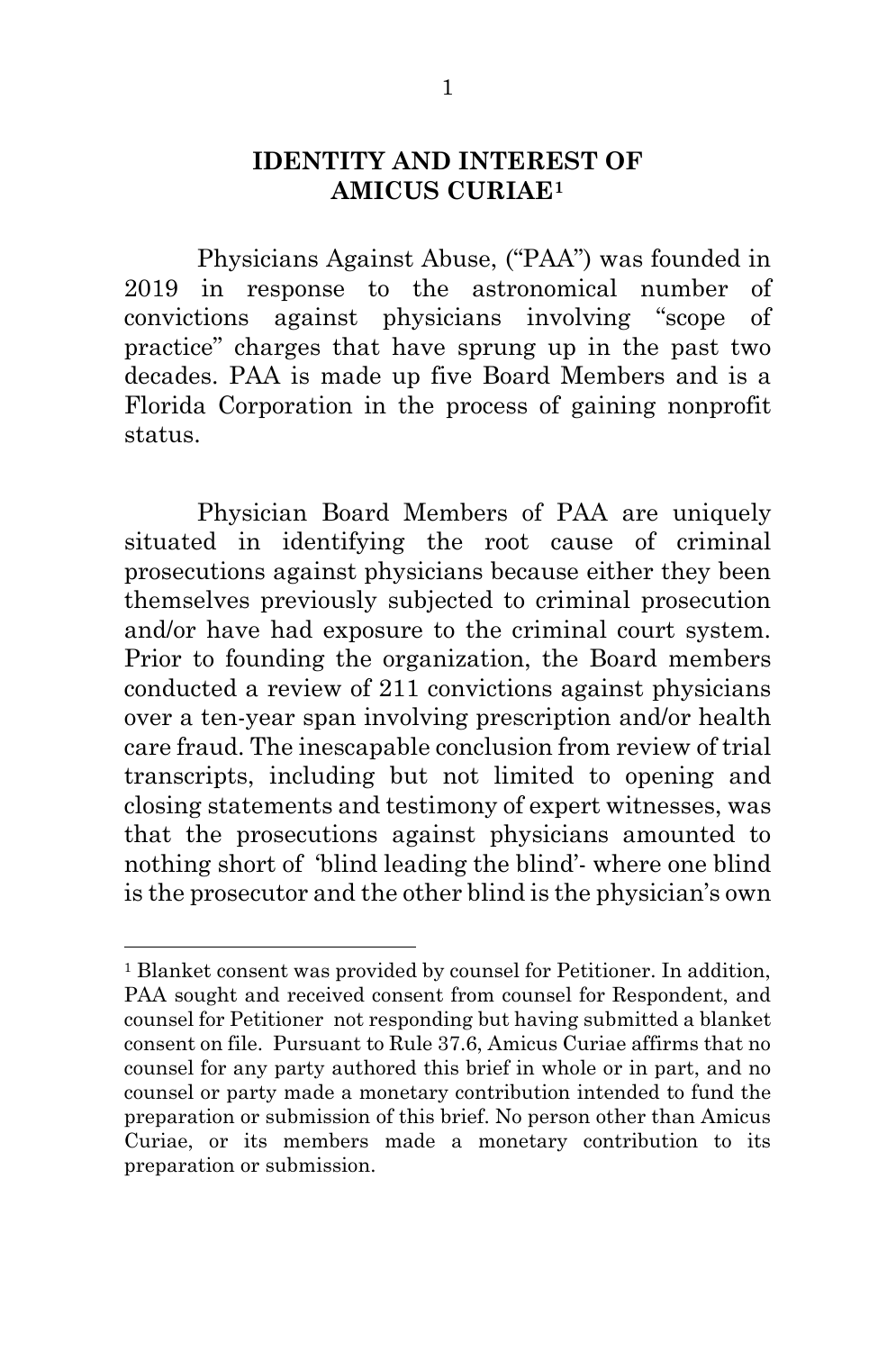attorney.

In analyzing the root cause of the near 99% percent success rate of convictions against physicians, PAA concluded that what it all boiled down to was a prosecutor with a hunch hiring an expert using the deep pockets of the government, often not even in the same field as the accused physician, to criminalize behavior of the accused physician. While this may be acceptable in the context of medical malpractice litigation, it is not acceptable where the consequences are loss of freedom for the accused physician.

Relying on a three pronged approach, (1) the phrase, "not for a legitimate medical purpose", (2) hired government expert, and (3) ability to show substantial wealth for the accused physician, federal prosecutors have been successfully getting jury to return a guilty verdict in 9 out of 10 "scope of practice" cases all over the country.

This formula has made US the only country in the world mass incarcerating physicians. This is not because all the criminal doctors miraculously reside in the United States, but rather, because there is something significantly wrong in the manner federal prosecutors have been allowed to litigate these cases as if they are in the "Wild West". Prosecutors are able to easily appeal to the emotions of the jury all over the country where there is an ongoing opioid crisis such that it is estimated that at least 1 in every 4 individuals know of a person who has died of an overdose.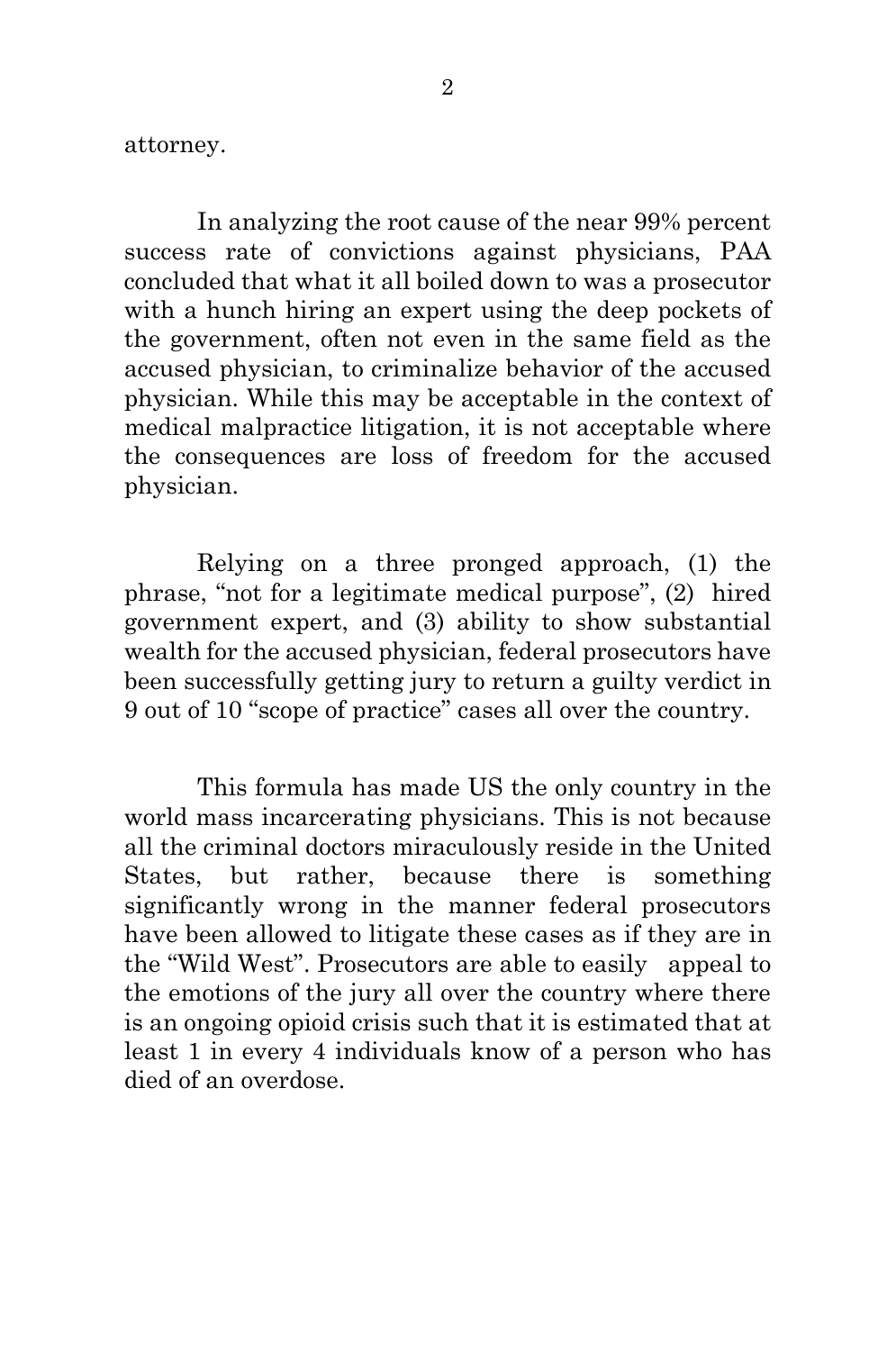No other country criminalizes physician behavior like the federal prosecutors have done in the US. This is especially the case as these prosecutions are all based on a whim with an "expert" opinion rendered by a hired government expert and orchestrated by a new generation of overzealous and unchecked federal prosecutors pointing fingers at wealthy doctors as greedy drug pushers and fraudsters. Doctors are just a 'sitting duck' for these federal prosecutors who raid medical offices and unlike the career drug pusher on the streets who gets caught and charged with one or two counts, federal prosecutors pile up count after count because doctors are required to keep records and those records are used against them in these out of control prosecutions against physicians.

<span id="page-5-0"></span>This case addresses an impermissible invasion of the federal government into state affairs where the practice of medicine is solely regulated by state medical boards. Without any consultation and without any referral from state medical boards where the standard of practice of medicine and the definition of what is legitimate medical purpose is created and regulated, federal prosecutors have been pursuing indictment after indictment by capitalizing on the opioid crisis. It is not the federal government that regulates the practice of medicine and thus no federal prosecutor should be permitted to argue in court that a physician criminally violated the standard of care unless and until a criminal referral is generated by the state medical board where the accused physician practices. Requiring prosecutors to first receive a criminal referral from the state regulatory agency prior to filing an indictment on scope of practice charges would eliminate the financial incentive by government hired experts who often tailor their testimony according to the hunch of federal prosecutors.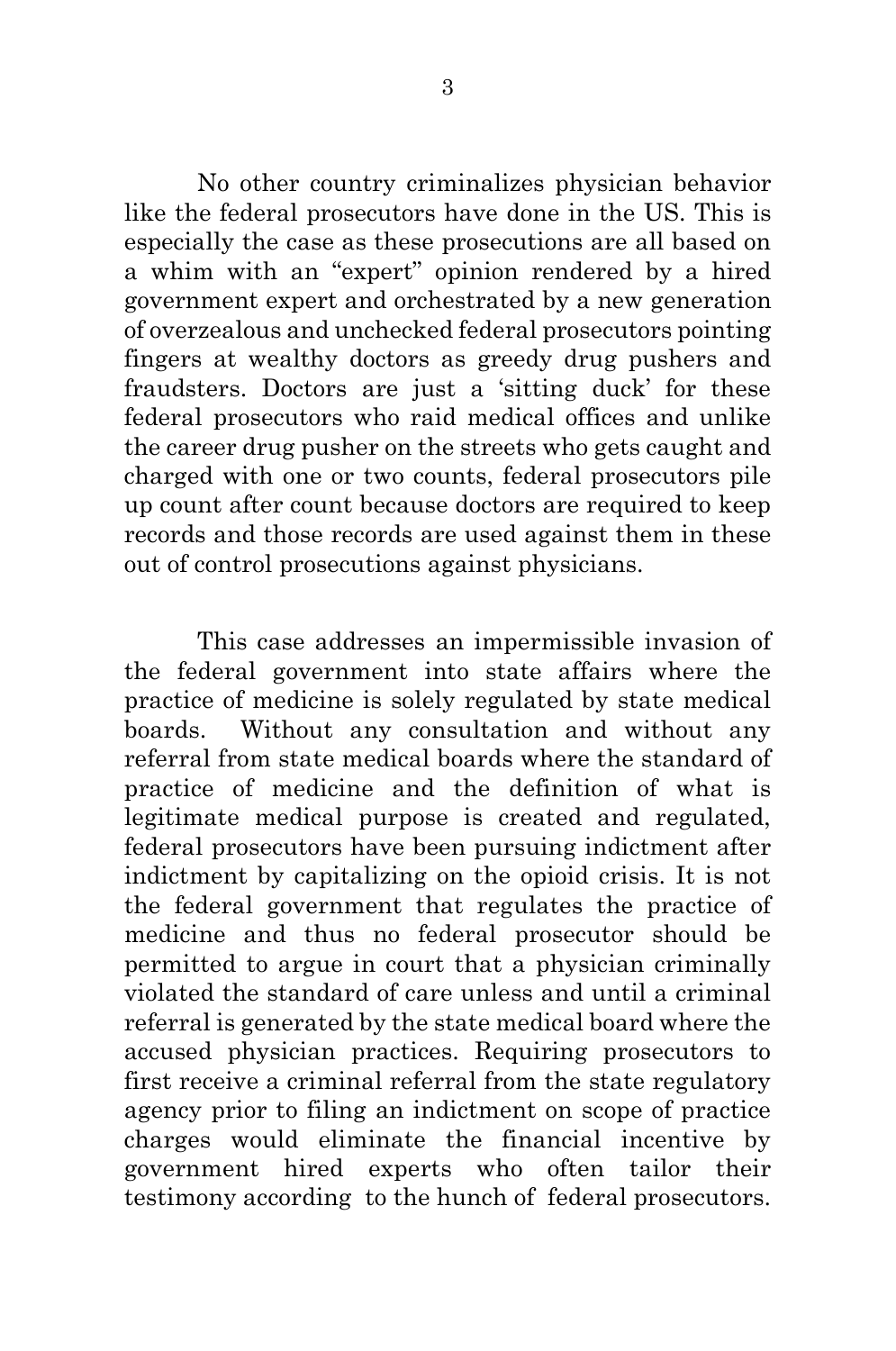#### **SUMMARY OF ARGUMENT**

Dr. Xiulu Ruan was convicted of overprescribing controlled substances outside the usual course of medical practice and was sentenced to more than 20 years in federal prison. Only the most prolific drug traffickers get these kind of sentences, and when they do, Rule 35 reductions will typically result in shortening their sentences. Both the conviction and the sentence is offensive to due process and basic tenets of a civilized society because both the conviction and the sentence is based on the whimsical notion of a prosecutor's unfettered discretion and a paid expert opinion.

In Dr. Ruan's case, as is the case in all scope of practice prosecutions, there is never a criminal referral by the regulatory state agency such as a state medical board. State medical boards regulate the practice of medicine as a neutral body and without a financial incentive. However, most importantly, the state medical boards are charged with the task of setting the standard of care and what is legitimate and what is not legitimate medical purpose. The fact that prosecutors have been able to bypass these state regulatory agencies in bringing about these "scope of practice" prosecutions speak volumes to unhinged prosecutorial overreach in our criminal justice system and impermissible intrusion of federal government into state affairs.

The practice of medicine is regulated by State Medical Boards in each state. In the United States, there is no federal regulation of the practice of medicine. "The power of a state to make reasonable provisions for determining the qualifications of those engaging in the practice of medicine, and punishing those who attempt to engage therein in defiance of such statutory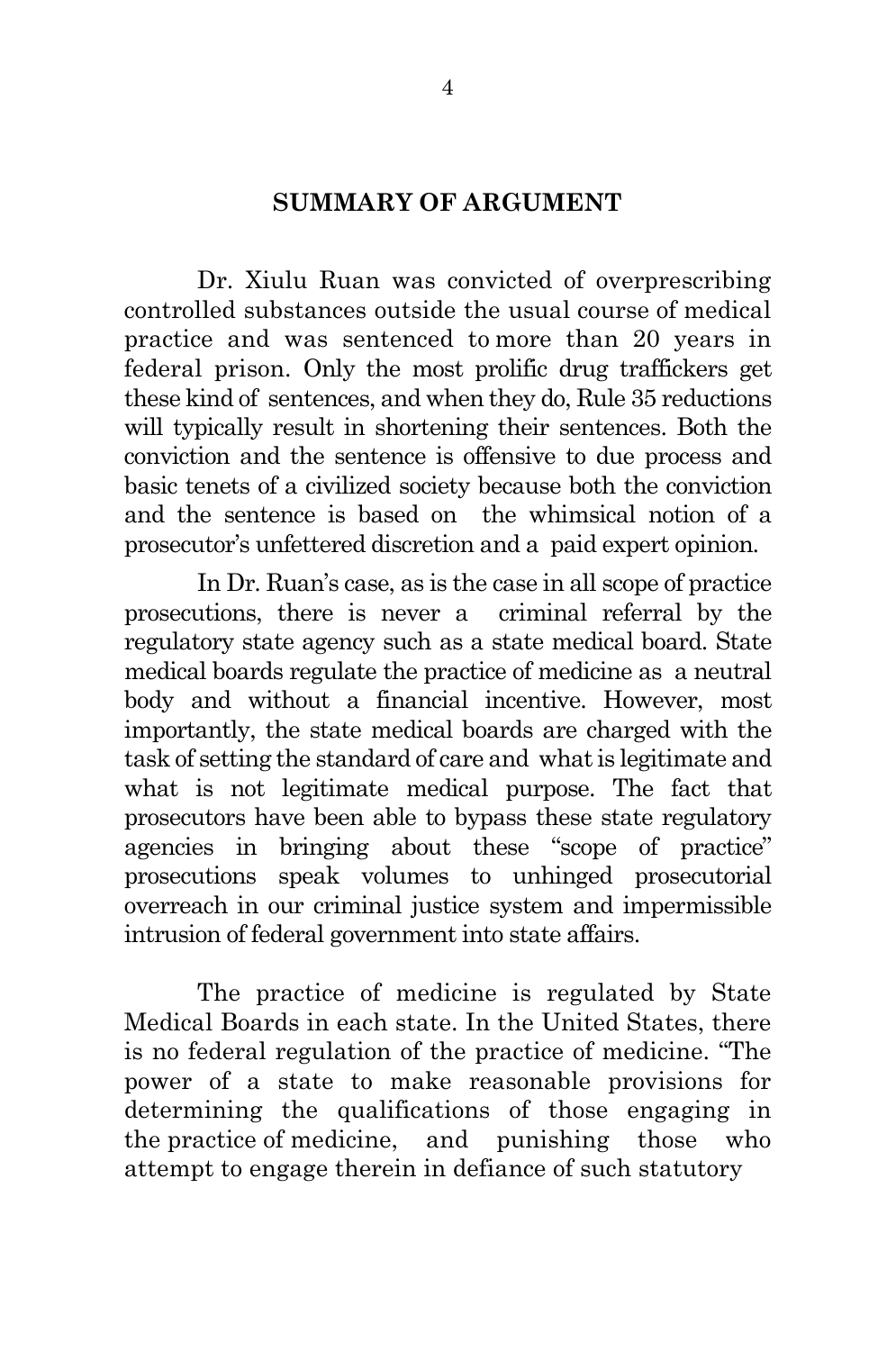provisions, is not open to question." *Reetz v. People of State of Michigan*, 188 U.S. 505, 505, 23 S. Ct. 390, 391, 47 L. Ed. 563 (1903).

While prescription of controlled substances is regulated through the issuance of registration numbers by a federal agency known as the Drug Enforcement Administration, ("DEA"), the manner and the propriety of dispensing controlled substances, i.e. the pain killers, are regulated by each state medical board. State medical boards can penalize a physician by a number of disciplinary actions including but not limited to revocation of a medical license. But in addition, and for eons, state medical boards have been deemed as the appropriate peer review body to deem when a physician's conduct is outside the scope of acceptable practice and therefore dangerous to society. In fact, litigation in this area has almost uniformly sided with state medical boards not just as the authoritative body on establishing standard of care and scope of practice but also as the authoritative body to deem when a licensee steps outside the established scope of practice. *Rathle v. Grote*, 584 F. Supp. 1128 (M.D. Ala. 1984*); see also Steinbach v. Metzger*, 63 F.2d 74, 76 (3d Cir. 1933) citing to *[Powell v. Pennsylvania](https://1.next.westlaw.com/Link/Document/FullText?findType=Y&serNum=1888180053&pubNum=708&originatingDoc=Iedd7a917547911d9a99c85a9e6023ffa&refType=RP&fi=co_pp_sp_708_1257&originationContext=document&transitionType=DocumentItem&ppcid=ffbf71c9893d4be282b2dfa96c83f98f&contextData=(sc.Search)#co_pp_sp_708_1257)*[, 127 U. S. 678, 683](https://1.next.westlaw.com/Link/Document/FullText?findType=Y&serNum=1888180053&pubNum=708&originatingDoc=Iedd7a917547911d9a99c85a9e6023ffa&refType=RP&fi=co_pp_sp_708_1257&originationContext=document&transitionType=DocumentItem&ppcid=ffbf71c9893d4be282b2dfa96c83f98f&contextData=(sc.Search)#co_pp_sp_708_1257) (1888), holding that "a state may thus regulate the practice of medicine, using this word, in its most general sense, can no longer be questioned."

With federal prosecutors stepping into this arena to create criminal liability against physicians by relying on differences of opinion of hired experts, the United States has now become the only country in the world mass incarcerating physicians. However, mass incarcerating physicians is not because we are housing most of the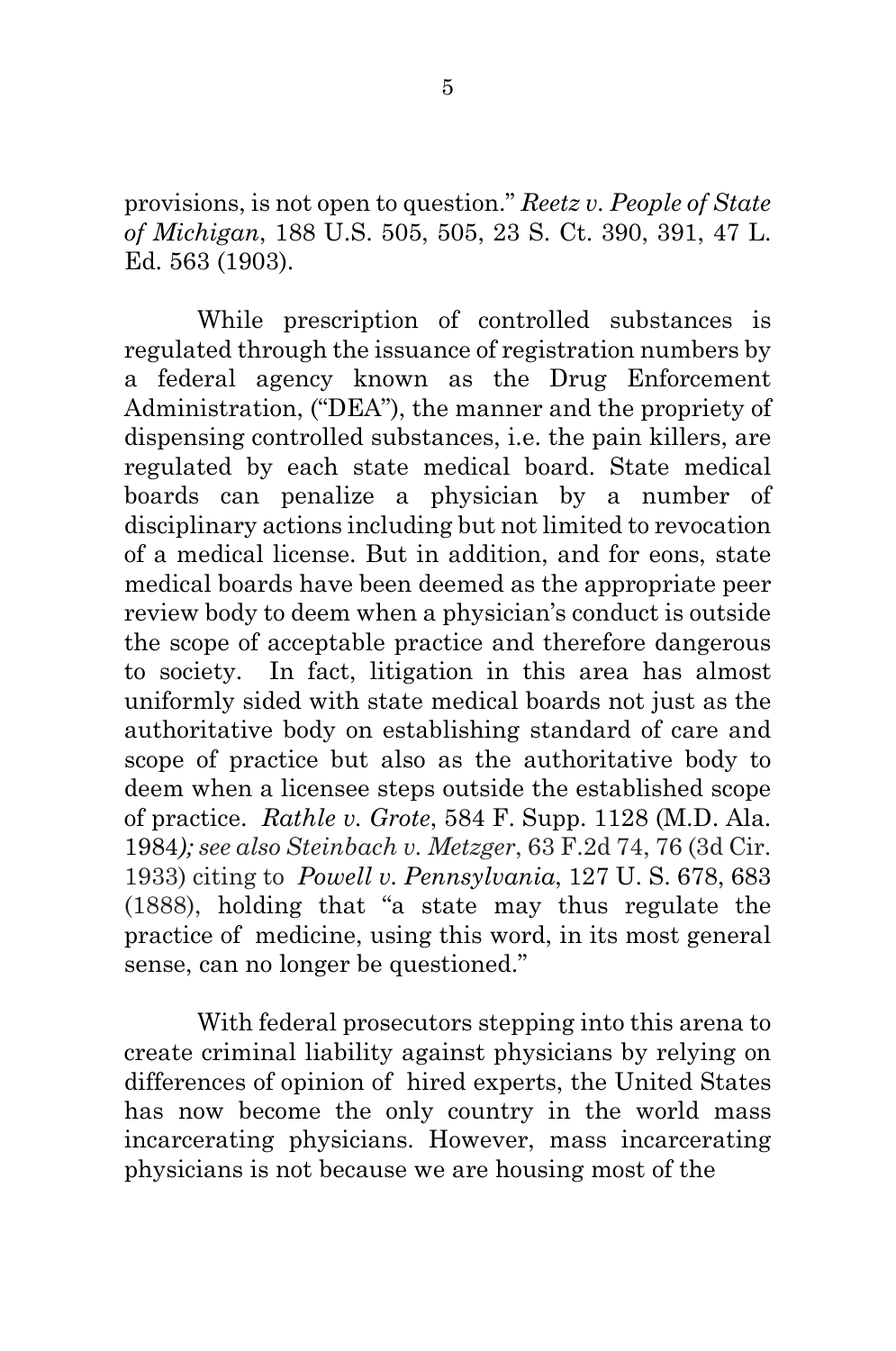criminal doctors in the world, but rather because there is something fundamentally wrong with federal prosecutors stepping in as the 'super' experts to determine what is and what is not "outside the scope of professional practice" for a physician.

#### **ARGUMENT**

## <span id="page-8-0"></span>**I. "WAR OF EXPERTS" CANNOT BE THE BASIS OF CRIMINAL LIABILITY IN "SCOPE OF PRACTICE" PROSECUTIONS**

In an attempt to place the opioid crisis on the shoulders of physicians, federal prosecutors have been capitalizing on differences of opinion by paid experts in order to argue that criminal behavior exists. How many times do two judges have differences in opinion in rendering decisions that affect millions of lives? How many times do two prosecutors have differences of an opinion as to what is criminal behavior and what is not? But when prosecutors or judges have differences of an opinion, their behavior is not criminalized. But an accused physician's behavior is criminalized instantly by the mere opinion of one prosecutor and the government hired expert.

If the government's expert is more believable, more charismatic and more court room savvy, then no matter the facts, the accused physician becomes convicted especially with the playing field that is not leveled as prosecutors point fingers at the physician's lifelong hard earned wealth as having been acquired fraudulently. Everyone, including the jury and the judge, falls for this drama. In nearly every one of these cases, prosecutors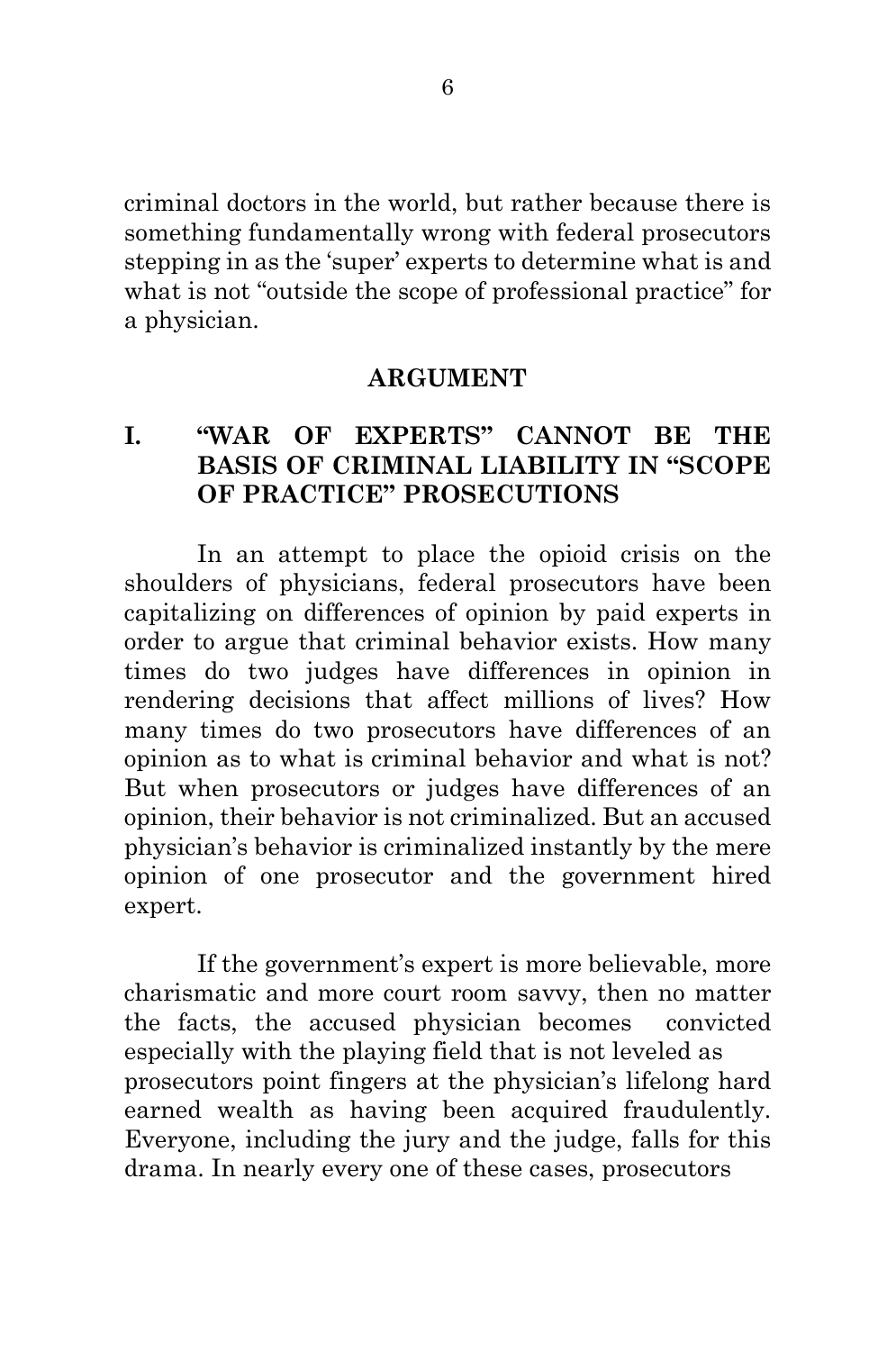argue that rich doctors writing prescriptions for controlled substances with patients who are paying cash cannot possibly be for a legitimate medical purpose. And in nearly every one of these cases, first the jury and then the judge fall for it.

The Eleventh Circuit Court of Appeals has fallen the hardest for this drama as it has written the necessary element of *mens rea* out of existence in considering charges involving prescription fraud. *21 U.S.C. § 841(a)(1).* 

> **II. FEDERAL PROSECUTORS SHOULD BE REQUIRED TO HAVE A CRIMINAL REFERRAL FROM STATE MEDICAL BOARDS PRIOR TO INITIATING PROSECUTION FOR CHARGES RELATING TO "SCOPE OF PRACTICE"**

Prosecutors should have the discretion to bring criminal prosecution against any individual irrespective of the profession of the individual. However, when the prosecution involves professional behavior that is regulated by a state agency, prosecutors should not have unfettered discretion without first receiving a criminal referral from a state medical board. This is because it is a state agency, not a federal agency, which regulates the practice of medicine. Only a state agency charged with the regulation of the practice of medicine can be qualified to deem what is dangerous and illegitimate for the profession it regulates—not a federal prosecutor who hires an expert to play out his hunch before the jury. Federal prosecutors deciding what is and is not "outside scope of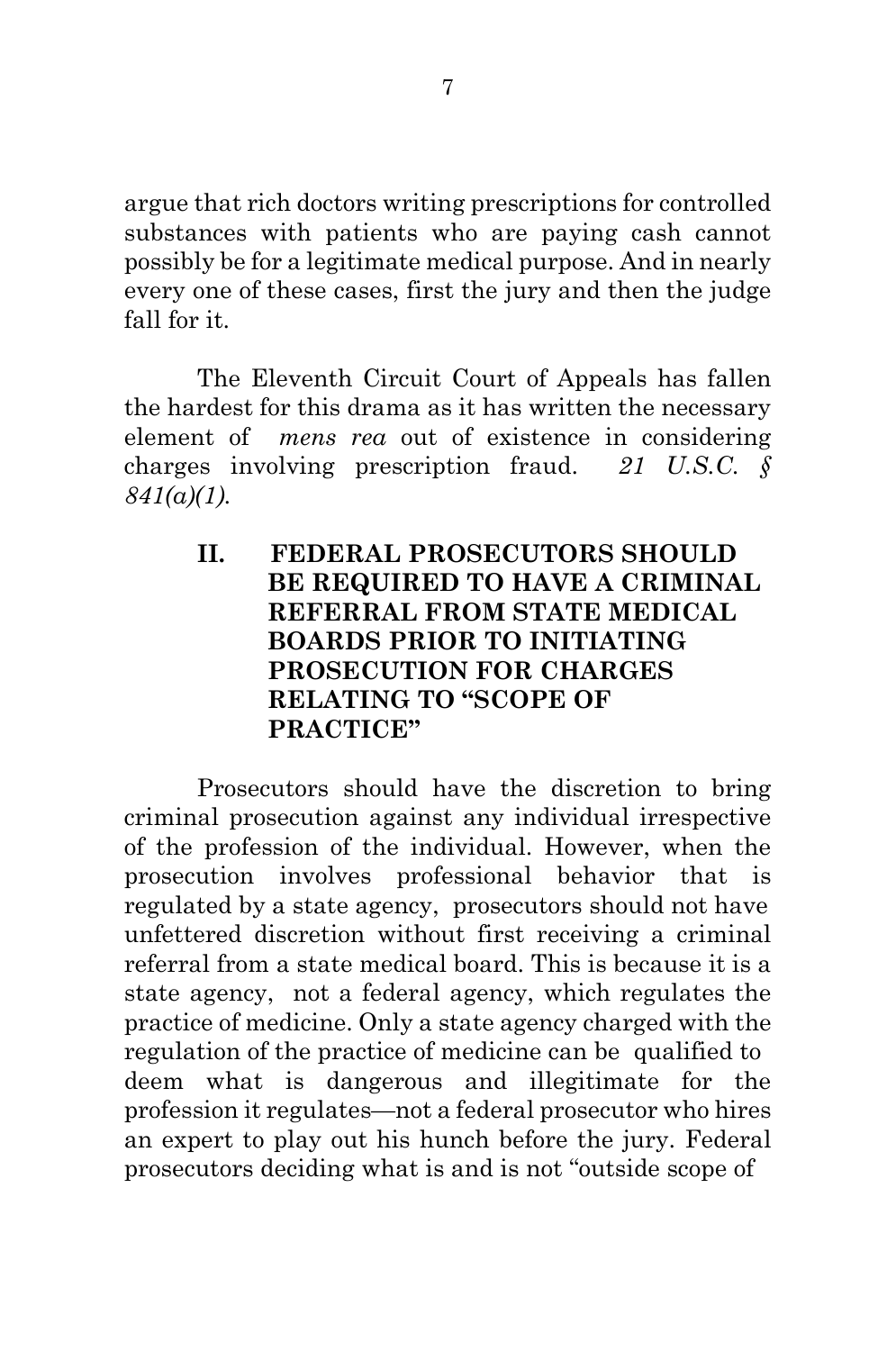practice" is nothing other than prosecutorial overreach and exploitation of the practice of medicine. *See United States v. Am. Med. Ass'n,* 110 F.2d 703 (D.C. Cir. 1940) holding that "The practice of medicine in the District of Columbia is subject to licensing and regulation and may not lawfully be subjected to commercialization or exploitation."

A collective consent and referral from the state's medical board must be a prerequisite to each and every criminal prosecution against a physician who is accused of practicing medicine outside the scope of professional practice. A federal prosecutor going out and hiring an expert to render an opinion that is tailored to his or her hunch is not fair process. But if the prosecutor has the green light of a state medical board that operates without financial incentives, then these criminal prosecutions against physicians will not offend due process as they do now.

It is not clear how the federal prosecutors lost their way, but it is certainly clear that they did so because they have, for so long, had unfettered discretion that has been repeatedly condoned by the courts. We are where we are today because it is not feasible to maintain integrity when there is such lack of accountability with very little to no redress for bringing these prosecutions for personal agenda. Lawyers are judged by other lawyers in state regulated agencies known as State Bars. Doctors should also be judged by a body of their own peers in state regulated agencies known as state Medical Boards.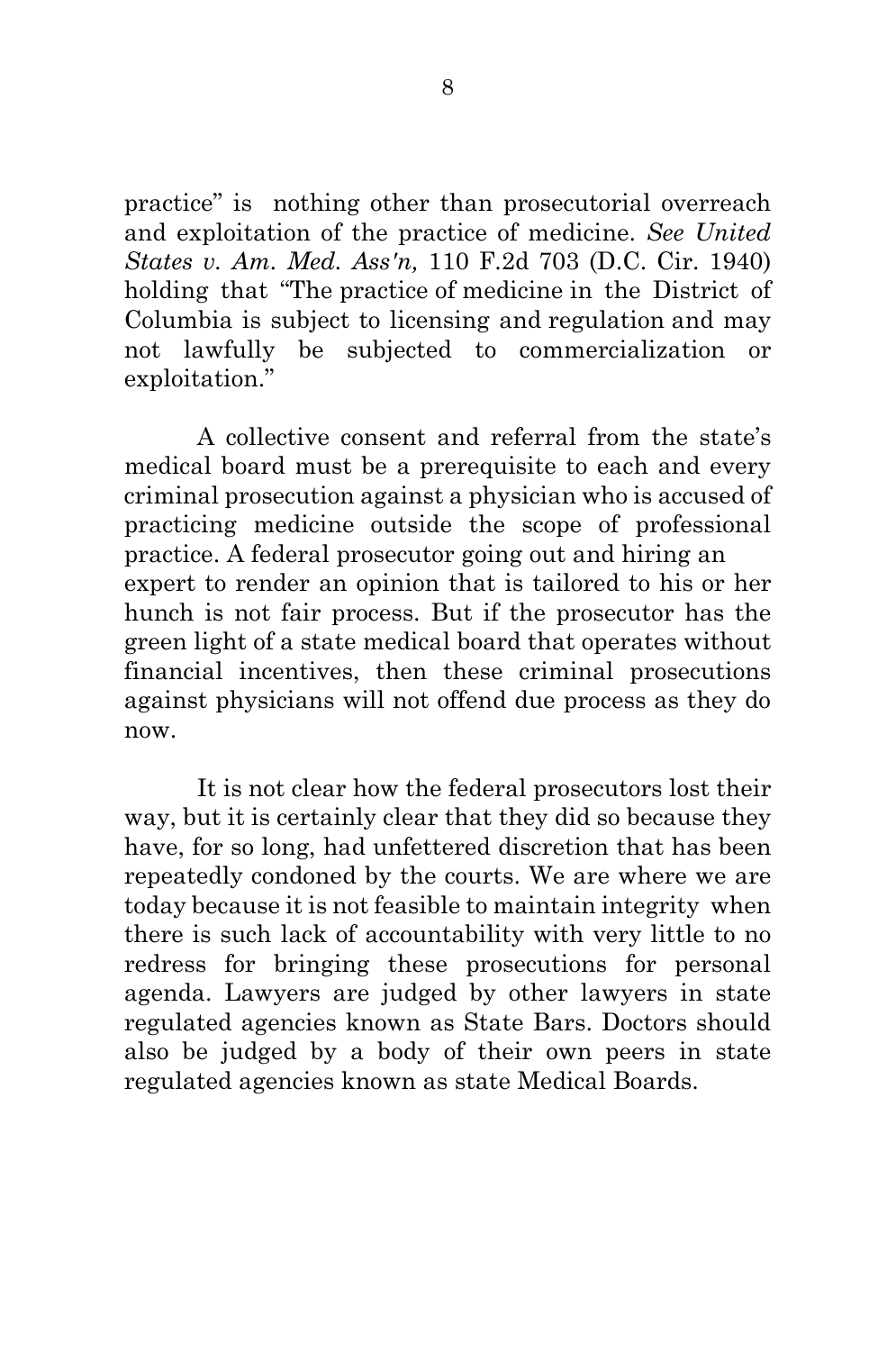## **III. DECISION IN** *RUAN* **SHOULD HAVE FULL RETROACTIVE EFFECT**

For the past decade or more, physicians' freedom has been hanging on the unfettered discretion of prosecutors and the opinion of their hired experts. In this endeavor, the prosecutors have scored big wins making United States the only country in the world that has the highest number of physicians behind bars. As of to date, we have physicians in federal prisons who are sentenced to 327 years, (US v. Mukerjee 4:04-cr-50044 in Eastern District of Michigan), life (US v. Henson 6:16-cr-10018 in District Court of Kansas), life (US v. Webb 3:08-cr-00136 in Northern District of Florida), life (US v. Volkman 1:07-cr-00060 Southern District of Ohio), and countless more serving 20 years plus for prescribing controlled substances that a government hired expert believed was outside the scope of professional practice. Even the most prolific drug traffickers with known criminal enterprises that expand over several continents and in existence for decades do not get these stiff penalties. Actual trafficker of hard drugs serve less time (and leave prison with more money) than doctors who have spent their lives helping the sick.

Full retroactive effect should be considered by the Court due to the fact that criminal prosecutions initiated by federal prosecutors against physicians regarding charges involving scope of practice all are rooted in prosecutorial overreach violating fundamental rights of the accused to a fair trial. See *Griffith v. Kentucky*, 479 U.S. 314, 107 S. Ct. 708, 93 L. Ed. 2d 649 (1987), holding that failure to apply newly declared constitutional rule to criminal cases pending on direct review would violate basic norms of constitutional adjudication.